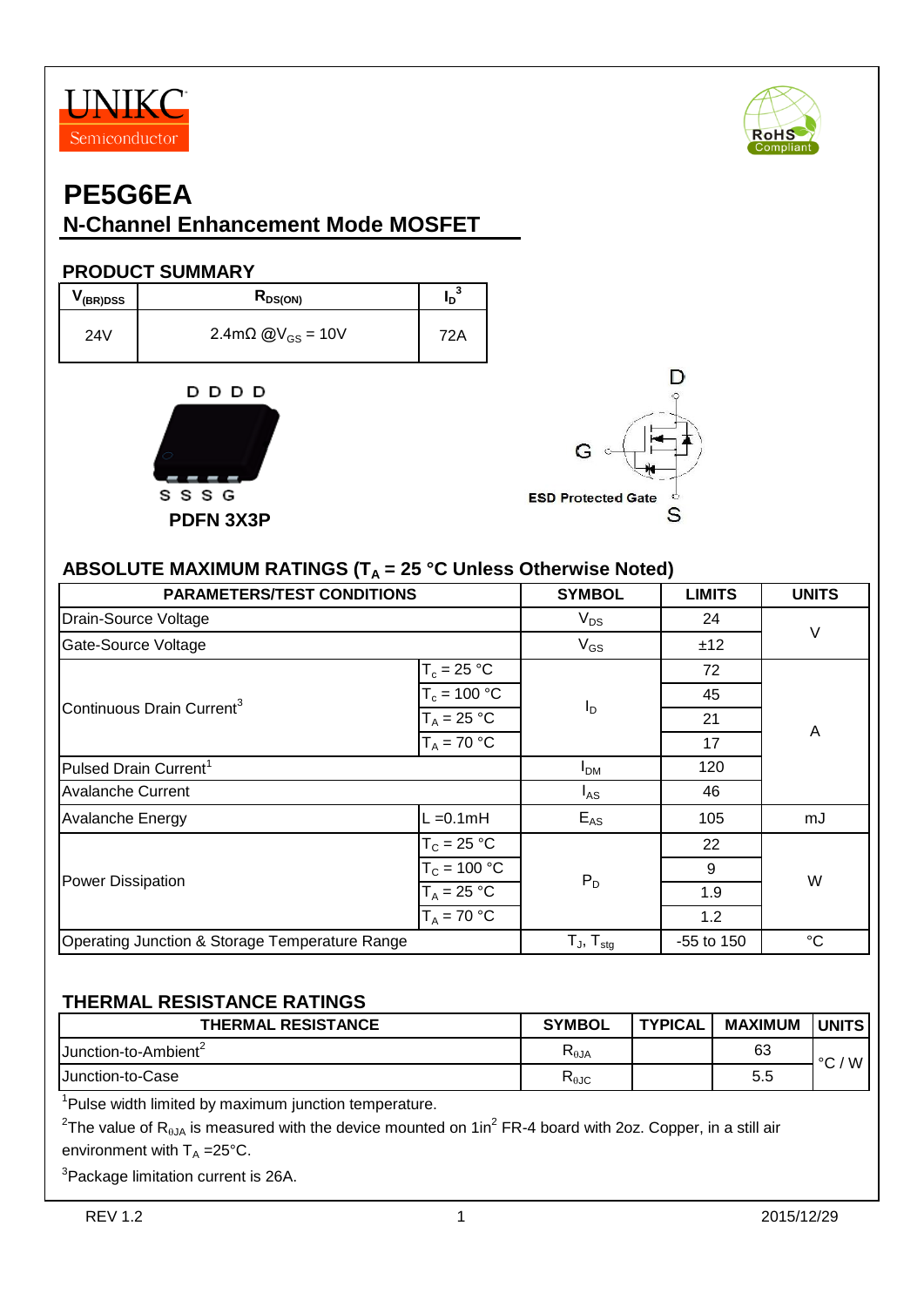



#### **ELECTRICAL CHARACTERISTICS (T<sup>J</sup> = 25 °C, Unless Otherwise Noted)**

| <b>PARAMETER</b>                                                                  | <b>SYMBOL</b>              |                                                    | <b>LIMITS</b> |            |              | <b>UNITS</b> |  |
|-----------------------------------------------------------------------------------|----------------------------|----------------------------------------------------|---------------|------------|--------------|--------------|--|
|                                                                                   | <b>TEST CONDITIONS</b>     |                                                    | <b>MIN</b>    | <b>TYP</b> | <b>MAX</b>   |              |  |
| <b>STATIC</b>                                                                     |                            |                                                    |               |            |              |              |  |
| Drain-Source Breakdown Voltage                                                    | $V_{(BR)DSS}$              | $V_{GS} = 0V$ , $I_D = 250 \mu A$                  | 24            |            |              | V            |  |
| Gate Threshold Voltage                                                            | $V_{GS(th)}$               | $V_{DS} = V_{GS}$ , $I_D = 250 \mu A$              | 0.7           | 0.8        | 1.3          |              |  |
| Gate-Body Leakage                                                                 | $I_{GSS}$                  | $V_{DS} = 0V$ , $V_{GS} = \pm 10V$                 |               |            | ±30          | uA           |  |
|                                                                                   |                            | $V_{DS}$ = 19V, $V_{GS}$ = 0V                      |               |            | $\mathbf{1}$ |              |  |
| Zero Gate Voltage Drain Current                                                   | $I_{DSS}$                  | $V_{DS} = 10V$ , $V_{GS} = 0V$ , $T_J = 55 °C$     |               |            | 10           | μA           |  |
| Drain-Source On-State                                                             |                            | $V_{GS} = 2.5V, I_D = 10A$                         |               | 2.8        | 3.9          |              |  |
| Resistance <sup>1</sup>                                                           | $R_{DS(ON)}$               | $V_{GS} = 4.5V$ , $I_D = 10A$                      |               | 2.1        | 2.8          | $m\Omega$    |  |
|                                                                                   |                            | $V_{GS} = 10V$ , $I_D = 15A$                       |               | 1.8        | 2.4          |              |  |
| Forward Transconductance <sup>1</sup>                                             | g <sub>fs</sub>            | $V_{DS}$ = 10V, $I_D$ = 15A                        |               | 30         |              | S            |  |
|                                                                                   |                            | <b>DYNAMIC</b>                                     |               |            |              |              |  |
| Input Capacitance                                                                 | $C_{\hbox{\tiny lss}}$     |                                                    |               | 3693       |              | pF           |  |
| <b>Output Capacitance</b>                                                         | $\mathbf{C}_{\text{oss}}$  | $V_{GS} = 0V$ , $V_{DS} = 10V$ , f = 1MHz          |               | 643        |              |              |  |
| Reverse Transfer Capacitance                                                      | $C_{\text{rss}}$           |                                                    |               | 526        |              |              |  |
| Gate Resistance                                                                   | $R_{q}$                    | $V_{GS} = 0V$ , $V_{DS} = 0V$ , $f = 1MHz$         |               | 1.2        |              | Ω            |  |
|                                                                                   | $Qg(VGS=10V)$              |                                                    |               | 88.5       |              | nC           |  |
| Total Gate Charge <sup>2</sup>                                                    | $Q_q(V_{GS} = 4.5V)$       | $V_{DS} = 10V$ , $I_D = 15A$                       |               | 44         |              |              |  |
| Gate-Source Charge <sup>2</sup>                                                   | $\mathsf{Q}_{\mathsf{gs}}$ |                                                    |               | 4.6        |              |              |  |
| Gate-Drain Charge <sup>2</sup>                                                    | $\mathsf{Q}_{\mathsf{gd}}$ |                                                    |               | 15         |              |              |  |
| Turn-On Delay Time <sup>2</sup>                                                   | $t_{d(on)}$                |                                                    |               | 40         |              |              |  |
| Rise Time <sup>2</sup>                                                            | $t_{r}$                    | $V_{DD}$ = 10V, $I_D \approx 15A$ ,                |               | 58         |              | nS           |  |
| Turn-Off Delay Time <sup>2</sup>                                                  | $t_{d(\text{off})}$        | $V_{GEN}$ = 10V, R <sub>G</sub> = 6 $\Omega$       |               | 92         |              |              |  |
| Fall Time <sup>2</sup>                                                            | t٠                         |                                                    |               | 36         |              |              |  |
| SOURCE-DRAIN DIODE RATINGS AND CHARACTERISTICS (T <sub>J</sub> = 25 °C)           |                            |                                                    |               |            |              |              |  |
| Continuous Current <sup>3</sup>                                                   | $I_{\rm S}$                |                                                    |               |            | 18           | A            |  |
| Forward Voltage <sup>1</sup>                                                      | $\rm V_{SD}$               | $I_F = 15A, V_{GS} = 0V$                           |               |            | 1.2          | V            |  |
| Reverse Recovery Time                                                             | $t_{rr}$                   | $I_F = 15A$ , dl <sub>F</sub> /dt = 100A / $\mu$ S |               | 30         |              | nS           |  |
| Reverse Recovery Charge                                                           | $Q_{rr}$                   |                                                    |               | 20         |              | nC           |  |
| <sup>1</sup> Pulse test : Pulse Width $\leq$ 300 $\mu$ sec, Duty Cycle $\leq$ 2%. |                            |                                                    |               |            |              |              |  |

<sup>2</sup>Independent of operating temperature.

<sup>3</sup>Package limitation current is 26A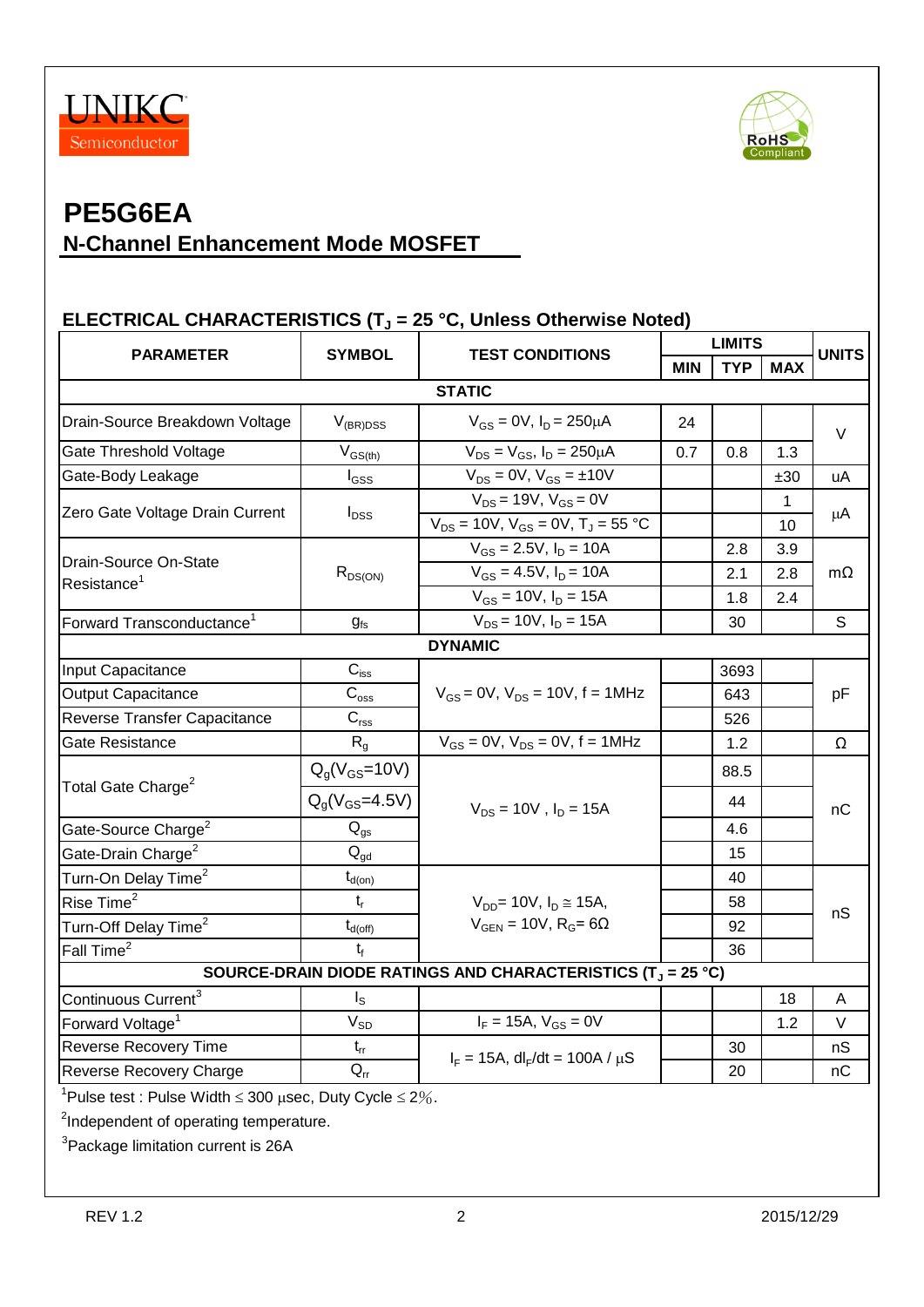



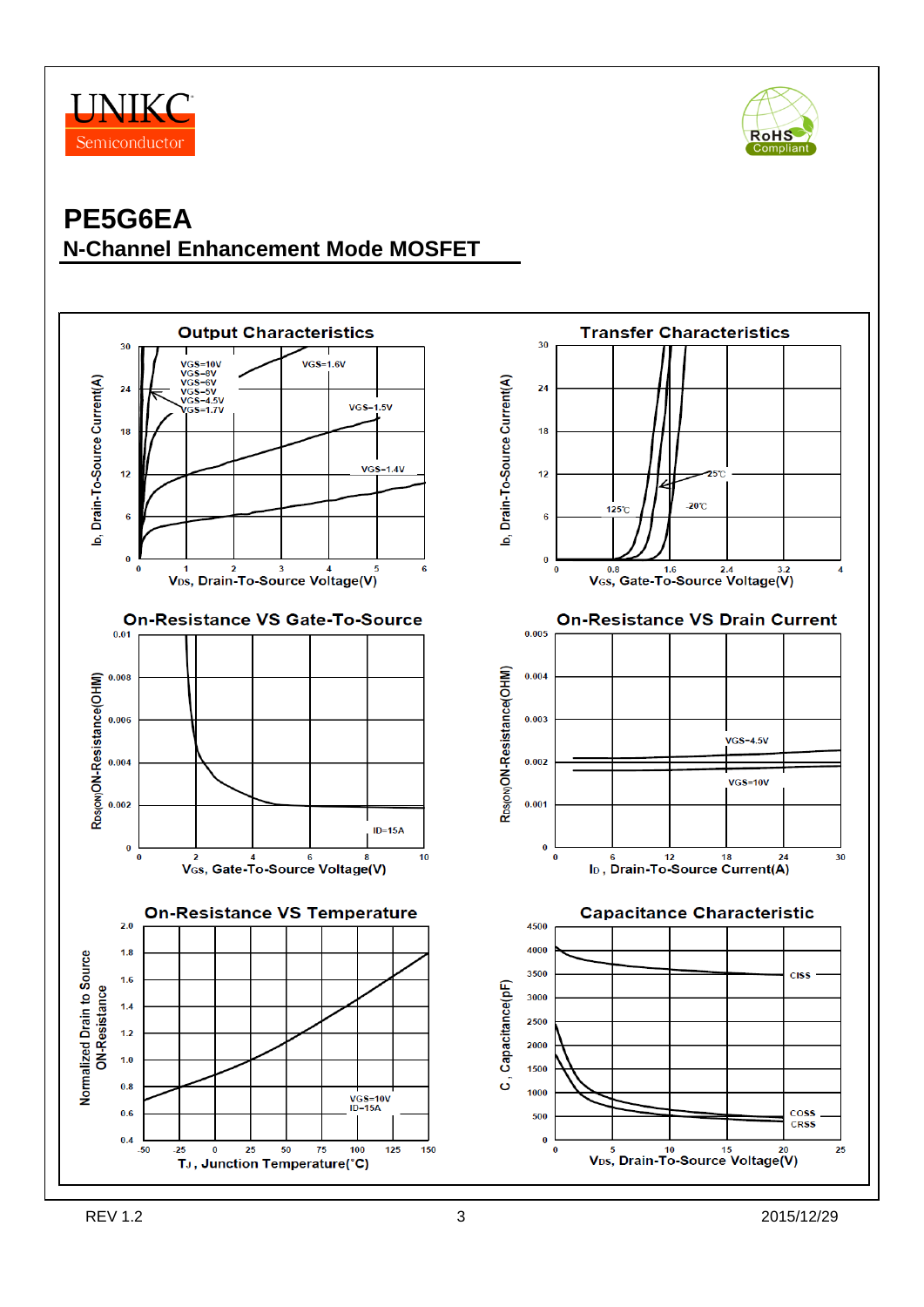



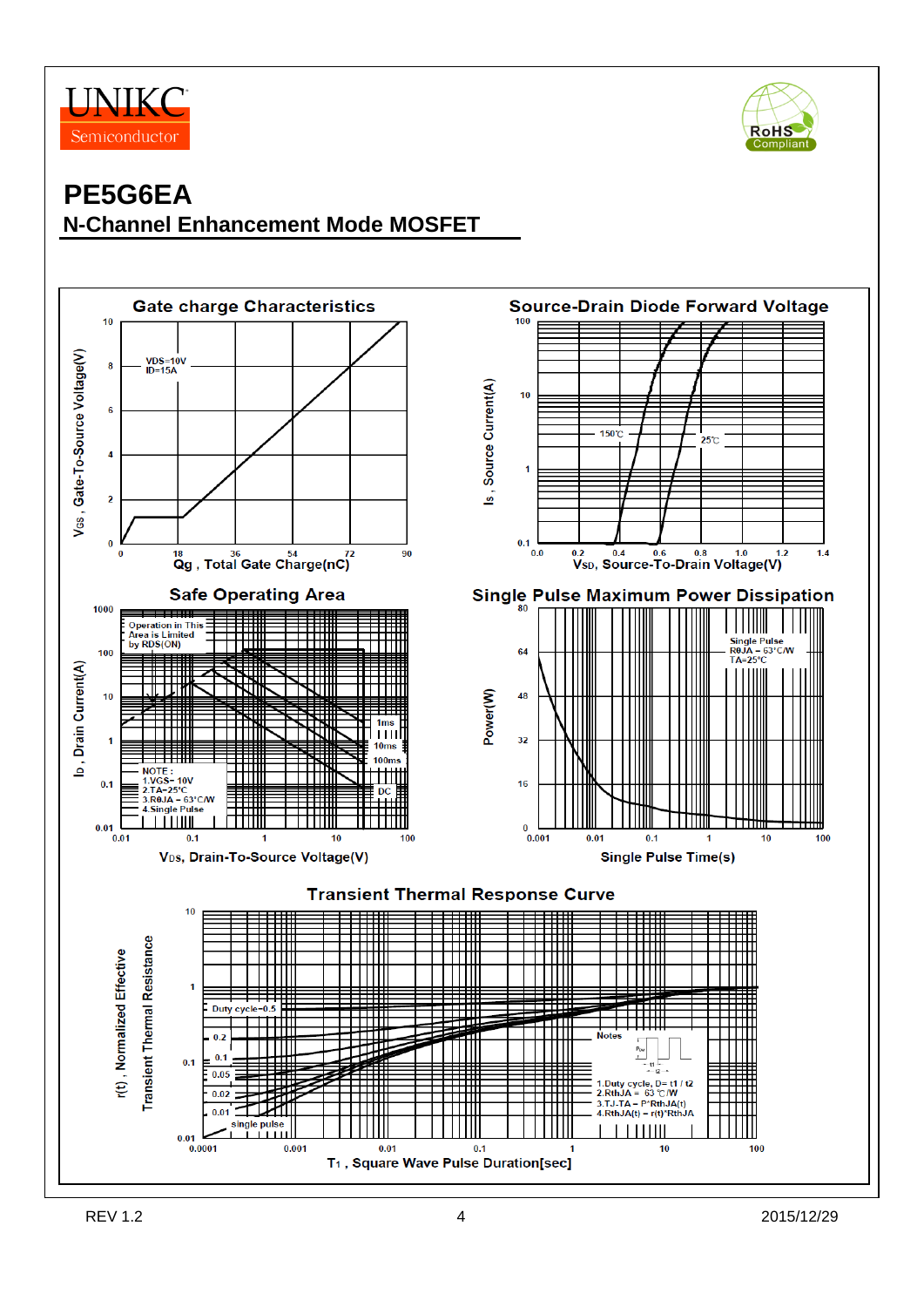



#### **Package Dimension**

| PDFN 3x3P MECHANICAL DATA |      |      |      |                  |             |              |              |  |
|---------------------------|------|------|------|------------------|-------------|--------------|--------------|--|
|                           |      | mm   |      | <b>Dimension</b> | mm          |              |              |  |
| Dimension                 | Min. | Typ. | Max. |                  | Min.        | Typ.         | Max.         |  |
| A                         | 3    | 3.3  | 3.6  |                  | 0.65        | 0.8          | 0.9          |  |
| B                         | 2.88 | 3    | 3.2  | J                | 0.1         | 0.15         | 0.25         |  |
| C                         | 2.9  | 3    | 3.25 | Κ                | 0.59        |              |              |  |
| D                         | 2.29 | 2.45 | 2.69 |                  | $0^{\circ}$ | $10^{\circ}$ | $12^{\circ}$ |  |
| Е                         | 3    | 3.3  | 3.6  | M                | 0.14        | 0.3          | 0.4          |  |
| F                         | 0    | 0.1  | 0.2  | N                | 0.55        | 0.65         | 0.75         |  |
| G                         | 1.35 | 1.75 | 2.2  | $\Omega$         |             | 0.2          |              |  |
| Н                         | 0.15 | 0.3  | 0.55 | P                | 0           |              | 0.2          |  |

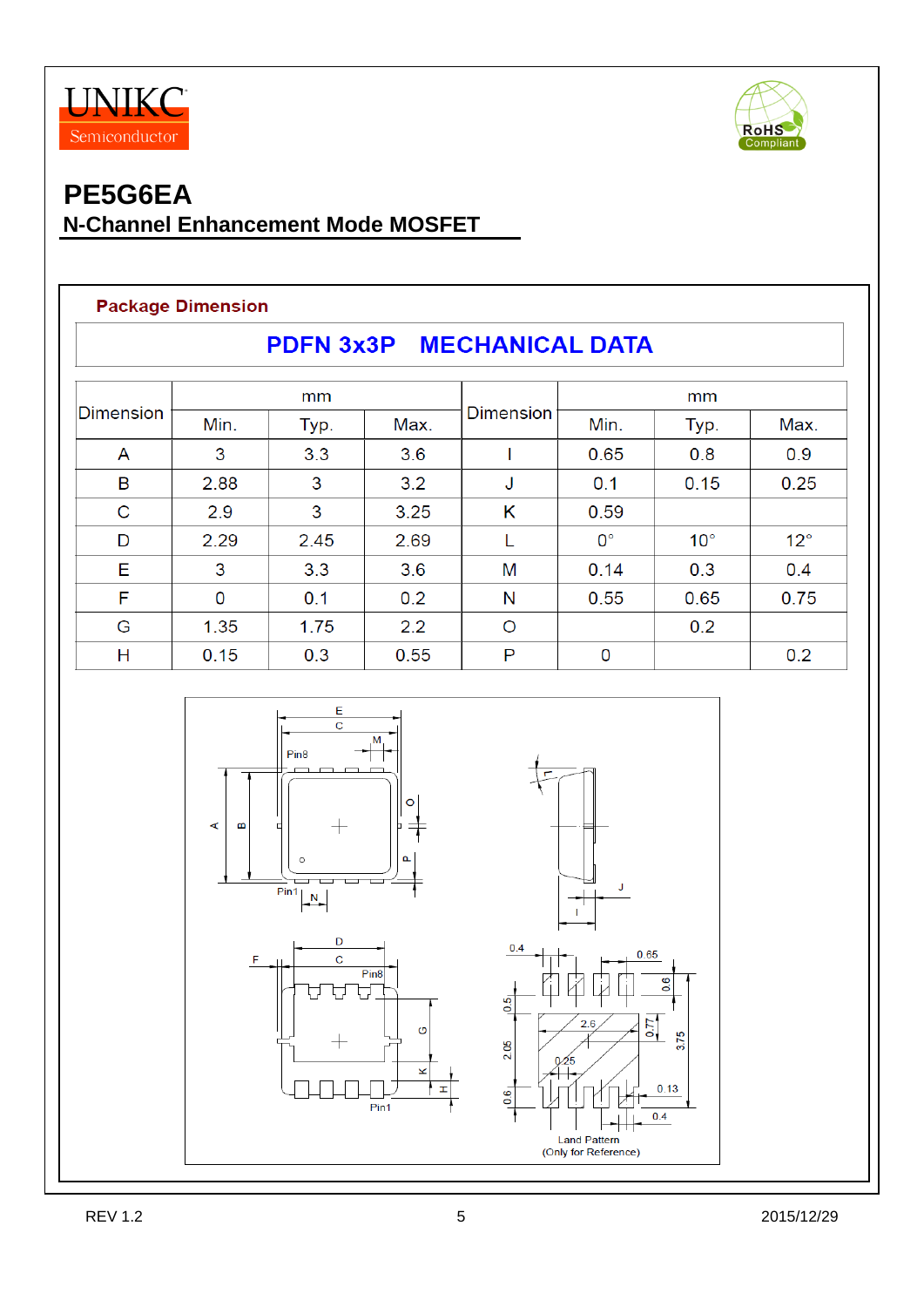



# **PE5G6EA**

#### **N-Channel Enhancement Mode MOSFET**

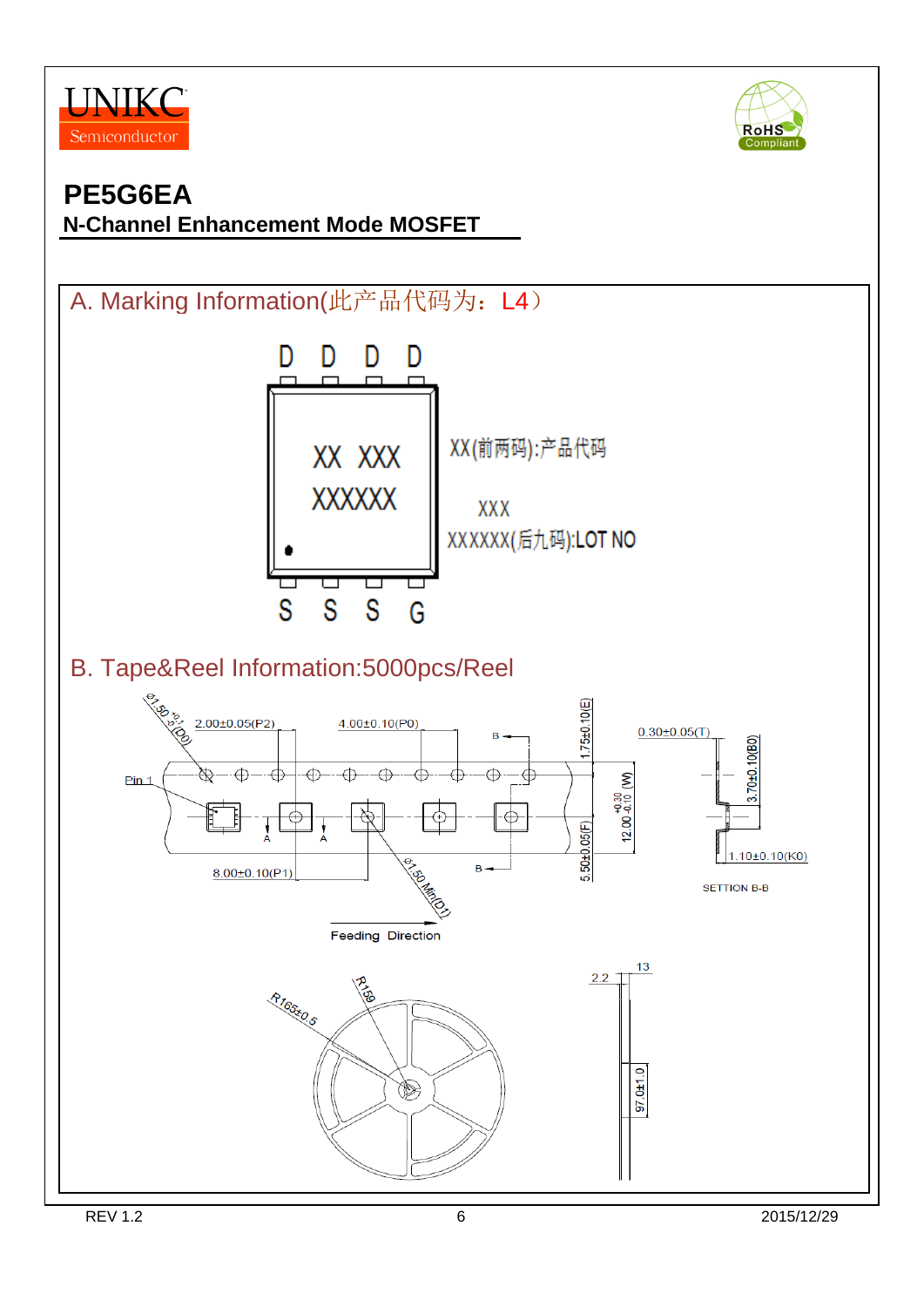